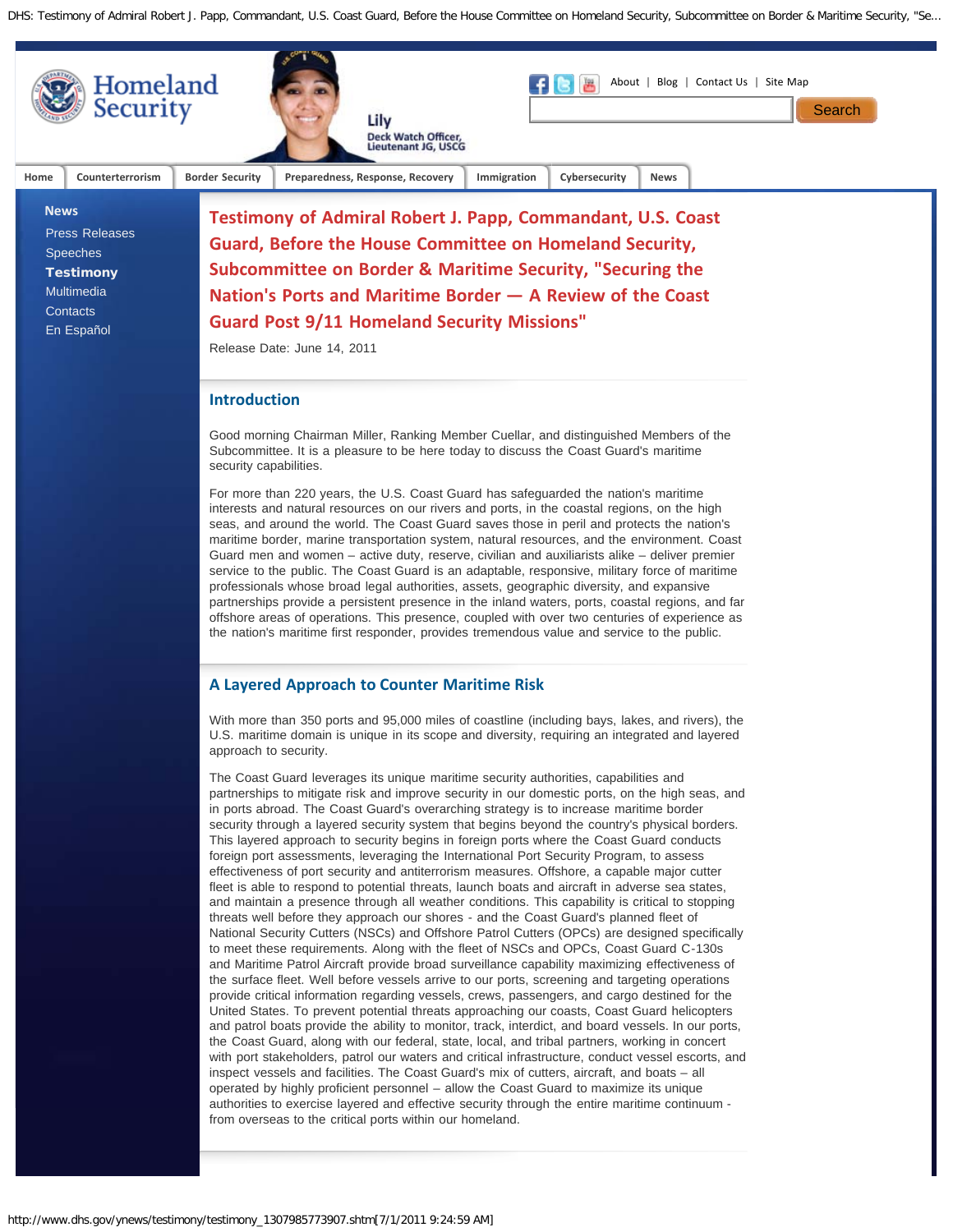## **International Efforts**

To address threats furthest from our borders, the Coast Guard establishes and fosters strategic relationships with other nations and international forums. The International Ship and Port Facility Security (ISPS) Code was created by the International Maritime Organization (IMO) with significant Coast Guard assistance. ISPS provides an international regime to ensure ship and port facilities take appropriate preventive measures to ensure security, similar to our domestic regime in the Maritime Transportation Security Act. The International Port Security (IPS) Program places Coast Guard men and women in foreign ports that conduct maritime trade with the United States to assess the effectiveness of their antiterrorism measures and to verify compliance with ISPS Code. To date, the IPS Program has assessed more than 900 ports and facilities in more than 150 countries. The Coast Guard also supports the European Commission, the Organization of American States, the Asia-Pacific Economic Cooperation, and the Secretariat of the Pacific Community to reduce the number of noncompliant foreign ports, thereby reducing and mitigating risk to U.S. ports. Vessels arriving to the United States from non-ISPS compliant countries are required to take additional security precautions, may be boarded by the Coast Guard before being granted permission to enter, and may be refused entry.

## **Maritime Domain Awareness and Offshore Operations**

Maritime Domain Awareness (MDA) is a diverse set of capabilities that support all levels (strategic, operational, and tactical) of decision-making. It is a continuum of maritime knowledge, from situational awareness through current and predictive intelligence. MDA is more than an awareness of ships en route to a particular port; it also entails knowledge of:

- People: Crew, passengers, owners, and operators;
- Cargo: All elements of the global supply chain;
- Infrastructure: Vital elements of the nation's maritime infrastructure, including facilities, services and systems;
- Environment: Weather, environmentally sensitive areas, and living marine resources; and
- Trends: Shipping routes, migration routes and seasonal changes.

Effective MDA requires efficient information sharing that demands coordination among numerous participants at international, federal, regional, state, local, territorial and tribal levels of government, as well as with maritime industry and private sector partners.

The Coast Guard Intelligence Coordination Center's (ICC) COASTWATCH program is one example of efficient information sharing. COASTWATCH identifies vessels of interest that may raise national security concerns regarding the people or cargo aboard, business practices, or crew or ownership associations. Coastwatch is conducted in partnership with U.S. Customs and Border Protection (CBP) and the Office of Naval Intelligence and observes vessels of interest until their arrival at U.S. ports. Coastwatch also initiated use of CBP's Automated Targeting System-Passenger (ATS-P). ATS-P enables real-time database checks and allows Coastwatch to develop scenario-based targeting rule sets in order to identify suspect maritime entities. It also has the capability to provide information to the FBI, CBP, and the National Counterterrorism Center (NCTC) for persons discovered with possible terrorism links. For example, Coastwatch has successfully uncovered and disrupted human smuggling organizations using commercial ships. In 2010, Coastwatch screened 71.2 million people, more than 257,000 ship arrivals, and generated 309 advance warning reports regarding arriving ships, people or cargoes posing a potential national security or criminal threat.

Close coordination and joint operations with CBP and Immigration and Customs Enforcement (ICE) in international programs are also critical. The Coast Guard participates in the Container Security Initiative (CSI) to ensure that all U.S.-bound maritime containers that pose a potential risk are identified and inspected before they are placed on vessels destined for the U.S. CSI encourages interagency cooperation by developing a capacity to collect and share information and trade data gathered from CSI ports, strengthening cooperation within DHS and facilitates enhanced risk informed decision making.

The Coast Guard's major cutters and deployable forces are critical to the layered security approach. Major cutters are the only Coast Guard assets able to intercept and board threats far off-shore prior to entering the U.S. waters, and when necessary near the point of departure, in all weather conditions. The Coast Guard's planned fleet of NSCs and OPCs are critical to maintaining our layered maritime defense. Coast Guard LEDETs traveling with naval vessels are also able to employ their unique law enforcement authorities far off-shore. As an example, to date in FY2011, the Coast Guard has interdicted 7.0 metric tons of cocaine from two self-propelled semi-submersible vessels—vessels specially designed to avoid detection while they deliver mass quantities of cocaine ultimately bound for our shores and streets. The most recent interdiction took place in April when the Cutter SHERMAN, one of our High Endurance Cutters, spotted a self-propelled semi-submersible vessel North of the Galapagos Islands. Once the crew realized they had been detected, they scuttled the vessel. The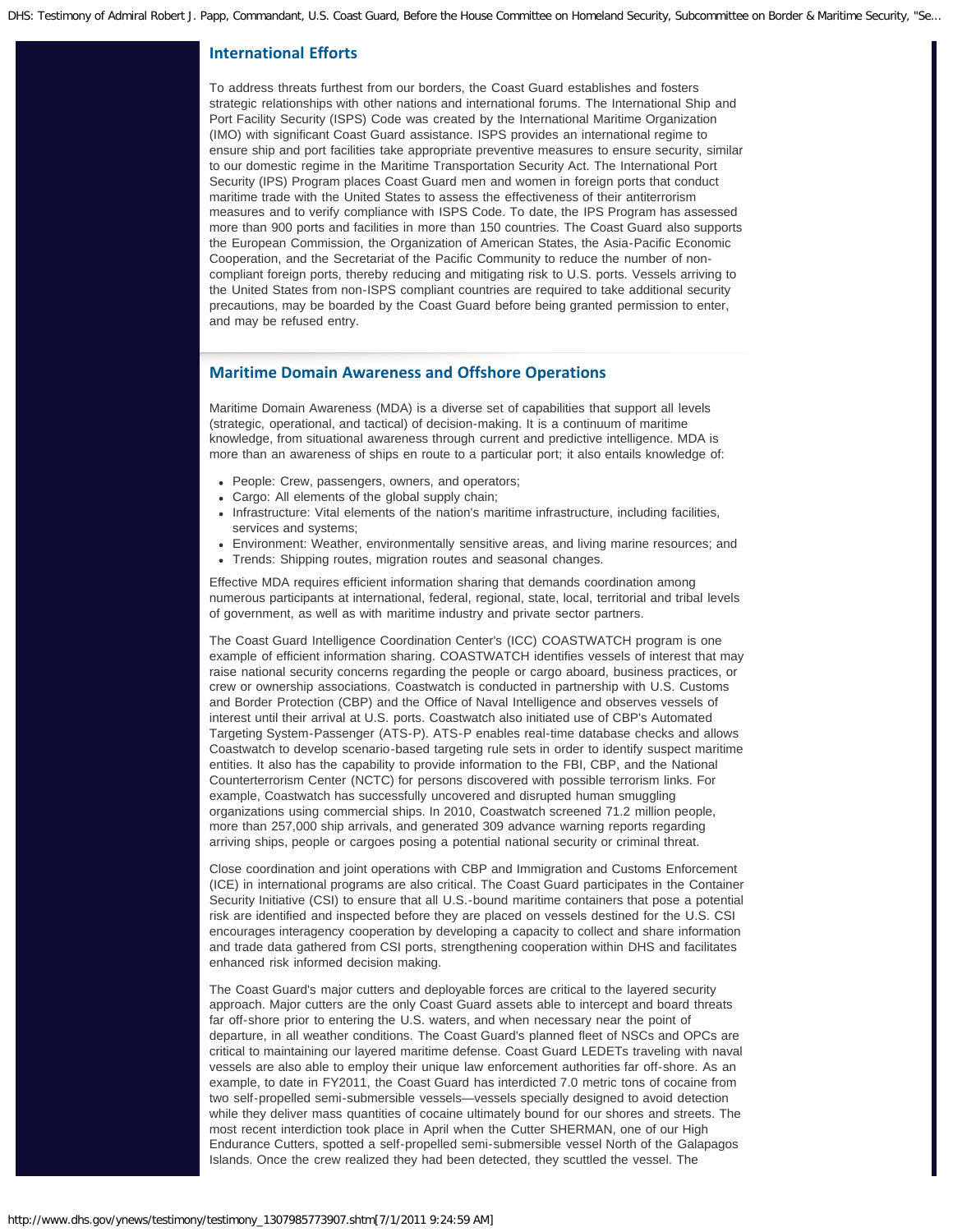SHERMAN recovered the crew and a considerable portion of the cocaine.

Closer to home, we have strengthened mutual relationships with the Mexican Navy (SEMAR) and the Mexican Secretariat for Communications and Transportation (SCT). SEMAR and SCT are increasing their engagement with the Coast Guard and the U.S. Northern Command in education, training, participation in exercises and coordinated operations, along with intelligence and information sharing.

At the Northern maritime border, the Coast Guard, CBP, ICE, the Royal Canadian Mounted Police (RCMP) and Canada Border Services Agency represent the core border security partnership, formalized in 2007. Working closely together the Integrated Border Enforcement Teams (IBETs) identify, investigate, and interdict individuals and organizations that may pose a threat to national security or are engaged in organized criminal activity along the Northern border. This effort includes 15 maritime IBET regions along the U.S./Canada Border. Over the past six years, the U.S. Coast Guard and RCMP have performed numerous pilot operations and developed an integrated cross-border law enforcement operational concept. An Integrated Cross-border Maritime Law Enforcement Framework Agreement between the U.S. and Canada has been signed and awaits ratification in Parliament. If ratified, this agreement will allow officers to perform intelligence-driven integrated law enforcement operations in the shared maritime border areas.

## **Maritime Threat Response Capabilities**

The Coast Guard has developed new capabilities to address terrorist and weapons of mass destruction threats. Our Deployable Operations Group has forces capable of countering threats unique to the maritime environment. These deployable, specialized forces augment other Coast Guard forces and provide field commanders with additional capabilities.

The Coast Guard has also established a Chemical, Biological, Radiological, Nuclear and Explosives (CBRNE) program and worked extensively with DHS's Domestic Nuclear Detection Office and U.S. Special Operations Command to train and equip Coast Guard personnel to detect and respond to CBRNE threats. In addition, the National Security Cutter is designed to operate in contaminated environments.

## **U.S. Waters, U.S. Ports, and Interagency Partnerships**

Leveraging our longstanding partnerships and unique maritime authorities and capabilities, the Coast Guard and our interagency partners have significantly enhanced our nation's maritime security. One example of interagency cooperation and coordination is the Joint Harbor Operations Center located at Coast Guard Sector San Diego. Recognizing the multidimensional nature of the threat and the challenges of maintaining a safe and secure environment for legitimate trade and travel, Coast Guard Sector San Diego brought together 20 federal, state, and local agencies with overlapping jurisdictions and authorities for operational planning and information sharing. Partners include CBP, ICE, and the U.S. Department of Defense, as well as state and local agencies who work in unity to coordinate maritime law enforcement operations, including the interdiction of the illegal movement of people and drugs across the maritime border.

The establishment of additional Interagency Operations Centers (IOCs) for port security is well underway. In ports including Charleston, Puget Sound, San Diego, Boston and Jacksonville, CBP, Coast Guard and other agencies are sharing workspace and coordinating operational efforts for improved the efficiency and effectiveness of maritime assets. IOCs provide a framework to align agency operations among DHS and other federal, regional, state, local, tribal, territorial and international organizations and port stakeholders. Additionally, the webbased information sharing system *Watch Keeper* has been deployed in eight ports to date. *Watch Keeper* supports interagency information sharing and MDA management across port entities.

Coast Guard Captains of the Port, in their Federal Maritime Security Coordinator (FMSC) role, also significantly enhance domestic maritime transportation security and preparedness by increasing cooperation and coordination. As the FMSC, Coast Guard officers manage the nation's Area Maritime Security (AMS) Plans in coordination with respective AMS Committees. The AMS Committees and maritime stakeholders exercise and review these plans annually.

AMS Plans are informed by the Coast Guard's annual Maritime Security Risk Assessment Model (MSRAM) analysis which involves the participation of hundreds of maritime security partners, including owners, operators, and emergency response and local law enforcement personnel through the AMSCs. MSRAM is used to perform risk assessments on critical infrastructure and key resources. MSRAM offers an analysis interface capable of generating tailored results to support risk management decisions at strategic, operational, and tactical levels.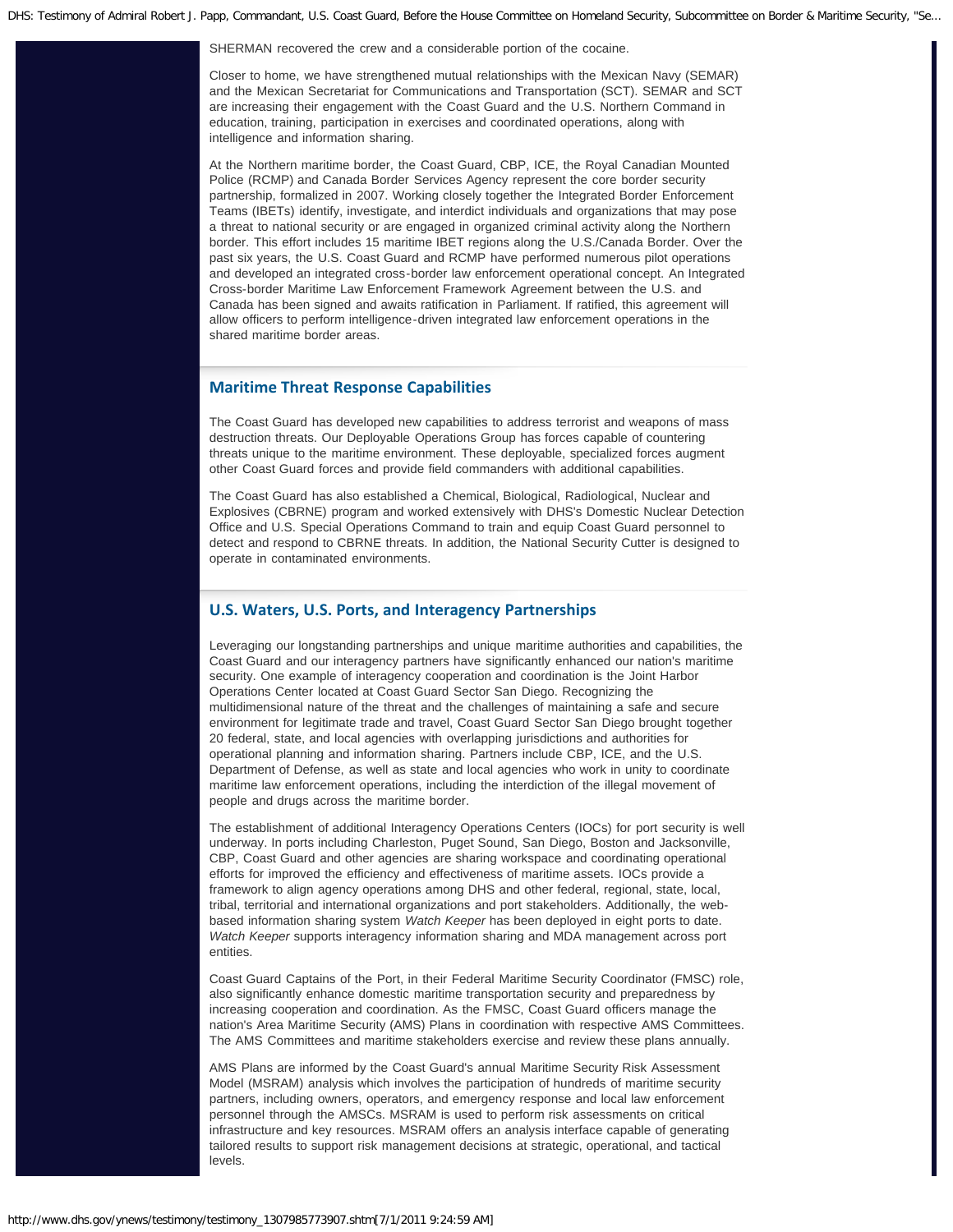Coast Guard Maritime Security and Response Operations (MSRO) reflect the application of pertinent authorities, competencies, capabilities, capacities, and partnerships to deny the use and exploitation of the maritime domain to criminal or hostile actors. The Coast Guard coordinates, integrates, and facilities the activities of many federal, regional, state, tribal, territorial and local government agencies as well as the maritime industry to generate layered security to prevent, disrupt, protect, respond to, and recover from terror-related risks in the maritime domain.

In 2010, Coast Guard forces conducted:

- More than 2,400 security boardings of high interest vessels;
- Almost 17,000 security boardings of small vessels;
- More than 3,000 escorts of high-capacity passenger vessels, e.g., ferries and cruise ships;
- More than 1,420 escorts of high-value U.S. naval vessels transiting U.S. waterways;
- More than 850 escorts of vessels carrying certain dangerous cargoes.

The execution of MSRO's antiterrorism, counterterrorism, military outload protection operations, security response, and initial recovery operations deter our adversaries and maximize the probability of disrupting their pre-operational planning and interdicting a maritime transportation security incident.

Finally, in the event that a significant incident occurs, CBP and the Coast Guard have implemented a set of protocols to develop recommended courses of actions to help recover the functionality of the Marine Transportation System (MTS). The protocols provide a forum to identify and act on important issues to facilitate rapid MTS recovery and the resumption of commerce. They also establish a process to collect and disseminate information regarding the status of the national MTS, provide recommendations for national-level priorities, including cargo or vessel priorities, or strategic actions necessary to facilitate rapid recovery of the MTS and resumption of trade. The protocols have been activated on several occasions, most currently for the floods in the Western Rivers. The Coast Guard and CBP are currently supporting DHS in its efforts to foster harmonized international standards for trade resumption with the International Maritime Organization, the World Customs Organization, and other multinational organizations.

## **Conclusion**

The President's remarks at the Coast Guard Academy Class of 2011 commencement perfectly summarize the Coast Guard's critical role in protecting and serving the nation:

"And while we can never predict what the future may hold, we know that the complex missions asked of our Coast Guard have never been more important. Around the world, we need you to partner with other nations to secure their ports, protect the vital shipping lanes of the Persian Gulf, combat piracy off the Horn of Africa, and help train foreign partners from the Americas to Africa to Asia. Here at home, we need you to stop those smugglers, and protect our oceans, and prevent terrorists from slipping deadly weapons into our ports."

Thank you for the opportunity to testify before you today. I will be happy to answer any questions you may have.

*This page was last reviewed/modified on June 14, 2011.*

#### **I Want to**

[File a Travel Complaint](http://www.dhs.gov/files/programs/gc_1169673653081.shtm) [Find Career Opportunities](http://www.dhs.gov/xabout/careers/content_multi_image_0014.shtm) [Learn about E-Verify](http://www.dhs.gov/files/programs/gc_1185221678150.shtm) [Use the Job Finder](http://www.dhs.gov/xabout/careers/jobfinder.shtm) [Check the new National Terrorism](http://www.dhs.gov/files/programs/ntas.shtm) [Advisory System](http://www.dhs.gov/files/programs/ntas.shtm) [Contact the Department](http://www.dhs.gov/xutil/contactus.shtm) [Learn about Redress Control](http://www.dhs.gov/files/programs/gc_1257360592800.shtm) [Numbers](http://www.dhs.gov/files/programs/gc_1257360592800.shtm)

### **Popular Searches**

[ESTA,](https://esta.cbp.dhs.gov/) [E-Verify](http://www.uscis.gov/portal/site/uscis/menuitem.eb1d4c2a3e5b9ac89243c6a7543f6d1a/?vgnextoid=75bce2e261405110VgnVCM1000004718190aRCRD&vgnextchannel=75bce2e261405110VgnVCM1000004718190aRCRD), [Forms,](http://www.dhs.gov/xabout/gc_1186413412271.shtm) [Green Card,](http://www.uscis.gov/greencard) [I-9,](http://www.uscis.gov/portal/site/uscis/menuitem.5af9bb95919f35e66f614176543f6d1a/?vgnextoid=31b3ab0a43b5d010VgnVCM10000048f3d6a1RCRD&vgnextchannel=db029c7755cb9010VgnVCM10000045f3d6a1RCRD) [Internships,](http://www.dhs.gov/xabout/careers/gc_1286805780388.shtm) [Jobs](http://www.dhs.gov/xabout/careers/), [Passport,](http://travel.state.gov/) [Training,](http://www.dhs.gov/files/training/prepresprecovery.shtm) [Visa](http://www.dhs.gov/files/programs/gc_1225904769484.shtm)

#### **Featured Components**

[Customs and Border Protection \(CBP\)](http://cbp.gov/) [Federal Emergency Management Agency](http://www.fema.gov/) [\(FEMA\)](http://www.fema.gov/) [Immigration and Customs Enforcement \(ICE\)](http://www.ice.gov/) [Transportation Security Administration \(TSA\)](http://www.tsa.gov/) [U.S. Citizenship and Immigration Services](http://www.uscis.gov/) [\(USCIS\)](http://www.uscis.gov/) [U.S. Coast Guard](http://uscg.mil/) [U.S. Secret Service](http://www.secretservice.gov/) [Office of Inspector General](http://www.dhs.gov/xoig/index.shtm)

## **Information For**

**[Travelers](http://www.dhs.gov/files/travelers.shtm)** [First Responders](http://www.dhs.gov/xfrstresp/) [Business](http://www.dhs.gov/xbsnss/) [Veterans](http://www.dhs.gov/xcitizens/veterans.shtm) **[Students](http://www.dhs.gov/xstudents/)** [Government](http://www.dhs.gov/xgovt/) [Citizens](http://www.dhs.gov/xcitizens/)

# **Making Connections**

[The Blog @ Homeland Security](http://blog.dhs.gov/) [Homeland Security Feeds](http://www.dhs.gov/xutil/feeds.shtm) [Homeland Security Tweets](http://www.twitter.com/dhsjournal/) [Homeland Security Videos](http://youtube.com/ushomelandsecurity) [Follow DHS on Facebook](http://www.facebook.com/#!/homelandsecurity)

#### **Resources**

[Contracts & Grants](http://www.dhs.gov/xopnbiz/) [Science & Technology](http://www.dhs.gov/files/scitech.shtm)